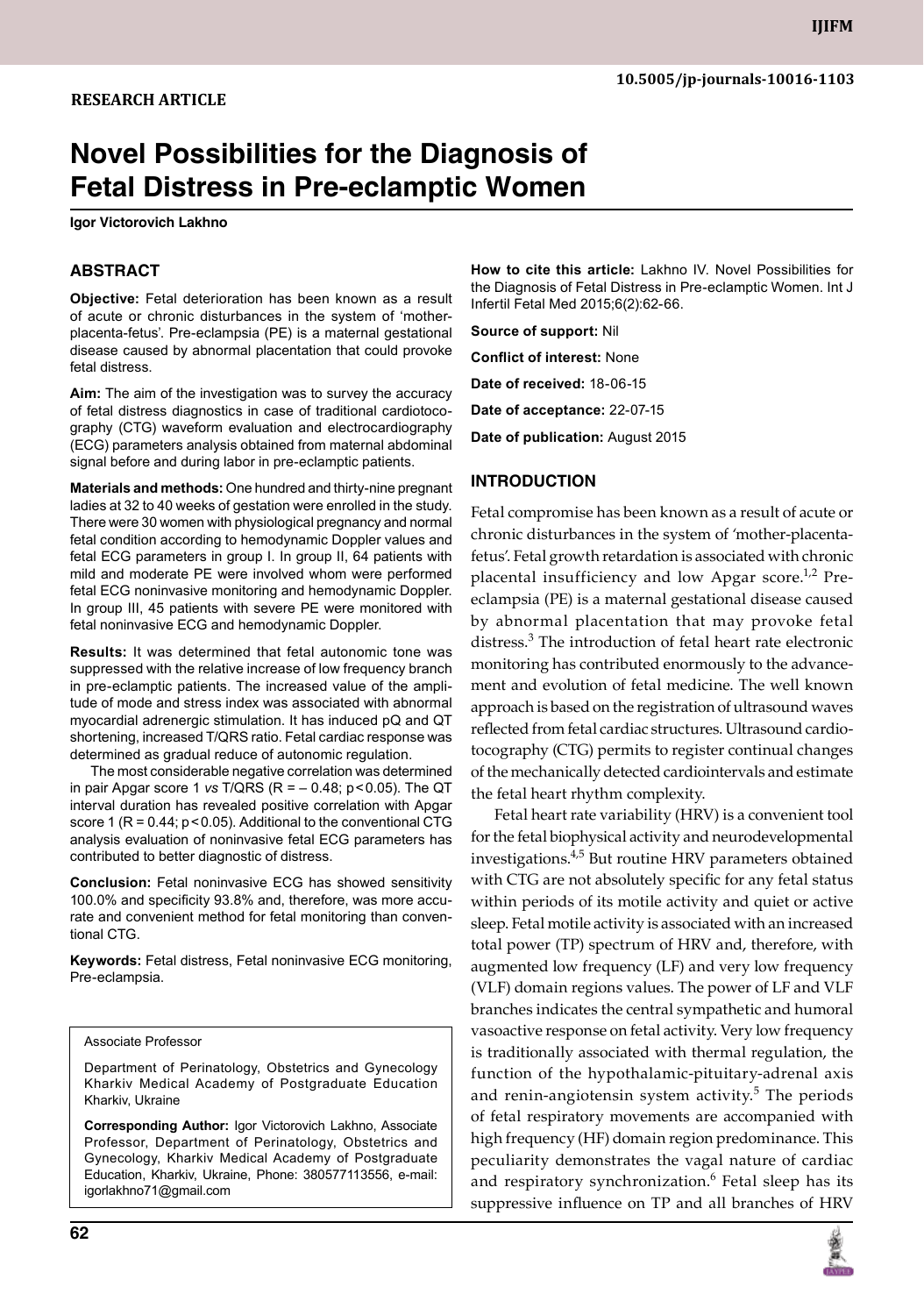power spectrum and may produce a rigid (nonreactive) rhythm on CTG tracing. Therefore, the correction for sleep on antenatal CTG patterns is necessary. Otherwise, the optimization of CTG outcome requires prolonged period of registration even for several hours. It is not acceptable in the real urgent obstetrical situation at decision. Fetal neurobehavioral response stimulates the search for novel technological approaches of its assessment.

The detection of the primary bioelectrical processes obtained from maternal abdominal wall with non-invasive electrocardiography (ECG) could provide the higher precision of CTG waveform. Fetal HRV parameters have a very wide range even in normal condition. It may complicate the interpretation and increase the level of unfounded cesarean deliveries.<sup>3-6</sup> Additional investigation of the fetal ECG morphological parameters could contribute to better diagnostics of its functional status. It has been revealed that increased T/QRS ratio due to elevated T-wave was a marker of the fetal distress.<sup>7-11</sup> The activation of anerobic processes in myocardium has been reflected in T-wave elevation. Recent investigations have invented that fetal hypoxia could cause the shortening of QT interval. $9$  But fetal noninvasive ECG expectations are not still absolutely clear. High signal to noise ratio complicates wide introduction of the method. The most considerable databases of fetal ECG morphological parameters were obtained with usage of magnetocardiography.<sup>11</sup> This method requires high expenses and not in routine use now. Fetal noninvasive ECG could provide more evidence in case of umbilical blood flow abnormalities and fetal immaturity, suspected false-negative nonstress test or intrapartum decelerations. The maximal accuracy in fetal status assessment could decrease obstetrical aggression. That is why fetal noninvasive ECG could become a prospective supplementation to traditional CTG, fetal biophysical profile and Doppler ultrasonography.

The ukrainian scientists have developed 'Cardiolab Babycard' fetal noninvasive ECG monitor lately. The ECG recordings obtained in Ukraine were included in PhysioNet database.<sup>12</sup>

The investigation was aimed to survey the accuracy of fetal distress diagnostics in case of traditional CTG waveform evaluation and ECG parameters analysis obtained from maternal abdominal signal before and during labor in pre-eclamptic patients.

# **Materials and methods**

The study protocol was approved by the bioethics committee of the medical academy of postgraduate education. Observed pregnant ladies were informed about the methods of the study, its aim, indications and eventual complications before inclusion in the study. All patients gave written informed consent to participate in the investigation.

The cross-sectional study was conducted from May 2012 to August 2014.

#### **Inclusion Criteria**

Diagnosed PE based on blood pressure more than 140/90 mm Hg on two separate occasions 6 hours apart, positive proteinuria test in two mildstream urine samples collected 4 hours apart.

# **Exclusion Criteria**

multiple pregnancy, eclampsia, pre-existing medical disorders, like diabetes mellitus, cardiac diseases, renal disease, thyrotoxycosis and chronic hypertension without superimposed PE.

One hundred and thirty-nine pregnant ladies at 32 to 40 weeks of gestation were enrolled in the study. Patients were divided into three groups randomly. There were 30 women with physiological pregnancy and normal fetal condition according to hemodynamic Doppler values and fetal ECG parameters in group I. In group II, 64 patients with mild and moderate PE were involved whom were performed fetal ECG noninvasive monitoring and hemodynamic Doppler. In group III, 45 patients with severe PE were monitored with fetal non-invasive ECG and hemodynamic Doppler. Fetal non-invasive ECG monitoring was continued in labor.

All observed preeclamptic women have received antihypertensive drugs according to the type of central maternal hemodynamics determined with bioimpedance cardiography. The pregnant patients with hyperkinetic type of central maternal hemodynamic have taken carvedilol at 6.25 to 12.5 mg 2 times daily, in case of eukinetic type—methyldopa 250 to 500 mg 4 times a day and at hypokinetic one—methyldopa 500 mg 4 times daily combined with nifedipine 20 mg 2 times day.

Fetal noninvasive ECG parameters were obtained with the application of the computer electrocardiographic system 'Cardiolab Baby Card' (Kharkiv, Ukraine). The registration was carried out for 10 minutes long. It was estimated the value of TP and its spectral compounds: VLF, LF and HF. The temporal characteristics of the fetal HRV: standard deviation of normal to normal intervals (SDNN), root mean square of successive differences (RMSSD), the proportion of the number of pairs of successive NNs that differ by more than 50 ms divided by total number of NNs (pNN50), the number of cardiointervals, corresponding to the value of mode (or within modal interval) in % of the volume of the sample—the amplitude of mode (AMo) and the ratio of the height of the histogram to its width that characterized the degree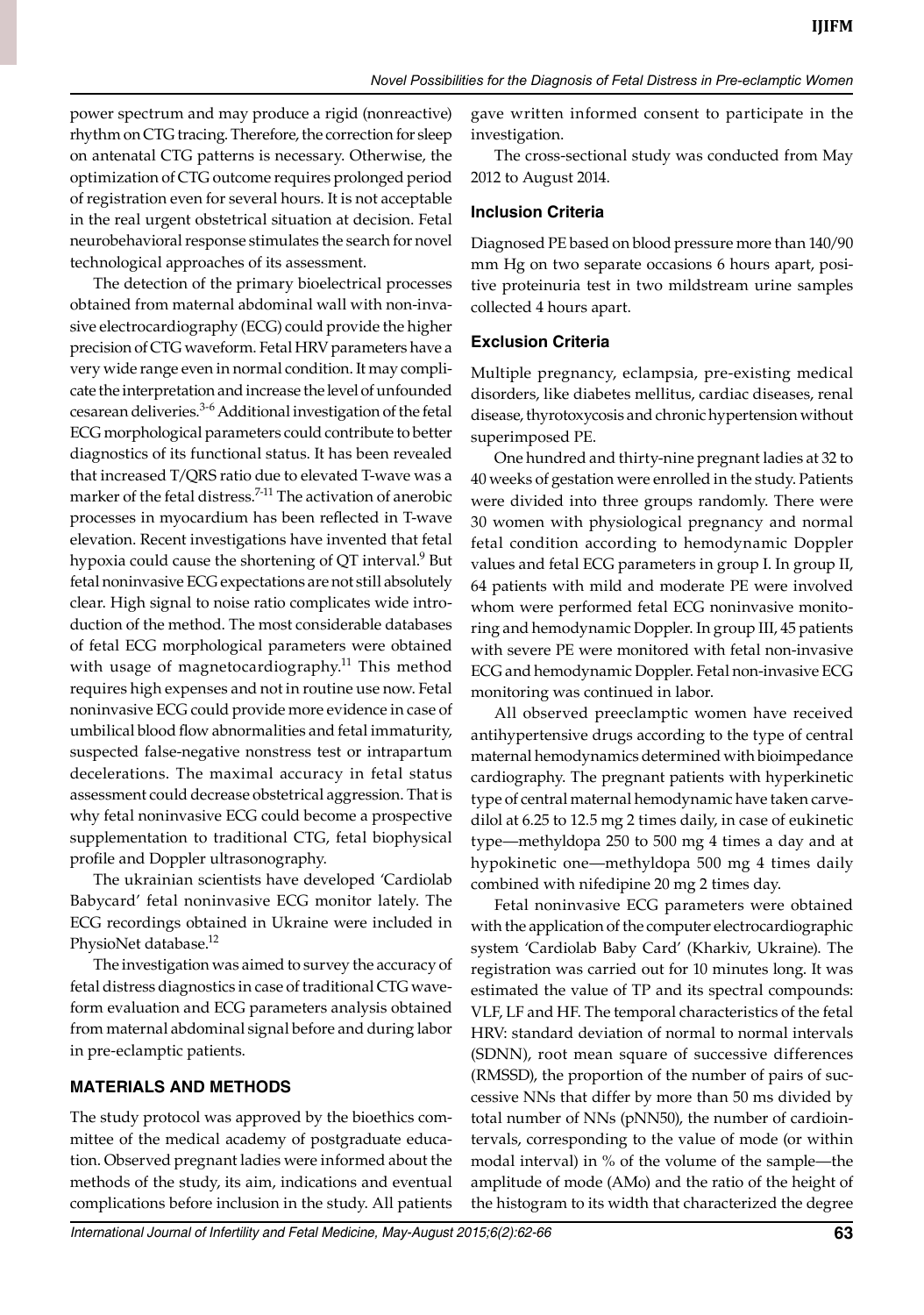of tension of regulatory systems-stress index (SI) were determined. The CTG waveform analysis was performed with short-term variability (STV) and long-term variability (LTV) scoring. The fetal ECG parameters, such as pQ, QT intervals and QRS complex duration, T-wave amplitude and T/QRS ratio were calculated.

It was investigated the share of instrumentally determined fetal distress in antenatal period and Apgar score 1 after delivery.

The results were processed by parametric statistical methods (mean—M, error—m) with the application of statistics software package Excel adapted for biomedical research. The results, thus, obtained were subjected to standard statistical analysis and analyzed using the Chi-square test to compare for categorical data between the groups. The significance was set at  $p$ -value <0.05. For the statistical analysis of relationship between X and Y, correlations coefficients were estimated using Spearman's test. The sensitivity and specificity of diagnostic tests were calculated.

#### **Results**

The obtained data have demonstrated the significant difference in fetal HRV parameters in the observed groups (Table 1). It was determined the decrease in TP and SDNN values proportionally to the severity degree of PE but mostly in group III. Fetal autonomic tone was lower with relative increase of LF domain region in all patients with PE. The increased values of AMo and SI in the group II and group III were associated with abnormal myocardial adrenergic stimulation and had reflected the stressed metabolic status. The mean values of short-term mediated parameters: RMSSD, pNN5O, HF and STV were significantly decreased in PE. It was revealed the predominance of central circuit activity over autonomic one

in the fetuses of pre-eclamptic women. The suppression of respiratory sinus arrhythmia was the predisposing condition to the loss of nonlinearity in cardiac activity. So, fetal hypersympatheticotonia was one of the main events in PE-induced scenario.

The progradient growth of the autonomic (LF/HF) balance was determined in groups I, II and III (Graph 1). These transformations have been associated with fetal hypersympatheticotonia in pre-eclamptic patients.

The evolution of the fetal ECG peaks and intervals parameters in PE has demonstrated gradual response to sympathetic hyperstimulation (Table 2). In case of mild and moderate PE, the tendency to tachycardia was associated with prolonged pQ value. The decrease of mean fetal heart rate and predominant decelerative pattern of CTG waveform in the group III were accompanied with significant pQ shortening. So, the lowered pQ was a mirror of decelerations. The elevation of T-wave has reflected in the increased T/QRS ratio. It was revealed the decreased duration of QT interval. The affected myocardium has responded high T/QRS ratio.

The investigation of statistically significant correlations between newborn Apgar score 1 and fetal HRV, CTG and noninvasive ECG parameters has revealed certain regularities (Graph 2). The most considerable negative correlation was determined in pair Apgar score 1 versus  $T/QRS$  ( $R = -0.48$ ;  $p < 0.05$ ). So, the increased  $T/QRS$  ratio was the most evident marker of fetal distress. The QT interval duration has revealed positive correlation with Apgar score 1 ( $R = 0.44$ ;  $p < 0.05$ ). The validity of fetal HRV parameters was quite different. The negative correlation was determined between Apgar score 1 *vs* SI (R = – 0.40;  $p < 0.05$ ) and Apgar score 1 *vs* AMo ( $R = -0.39$ ;  $p < 0.05$ ). It was not determined a considerable relationship between SDNN *vs* Apgar score 1 (R = 0.20; p < 0.05) and TP *vs* 

| Index, units of measure | Group I            | Group II             | Group III                |
|-------------------------|--------------------|----------------------|--------------------------|
|                         |                    |                      |                          |
| SDNN, ms                | $50.3 \pm 11.0$    | $47.4 \pm 9.5^*$     | $24.6 \pm 8.8$ */**      |
| RMSSD, ms               | $22.4 \pm 9.6$     | $19.2 \pm 7.2^*$     | $7.9 \pm 2.5$ */**       |
| pNN5O, %                | $8.4 \pm 2.1$      | $7.6 \pm 2.0^*$      | $3.3 \pm 0.5$ */**       |
| SI, conv. units         | $241.6 \pm 22.8$   | $384.2 \pm 52.4*$    | $1457.2 \pm 345.0$ */ ** |
| AMo, %                  | $38.0 \pm 10.4$    | $43.6 \pm 11.4*$     | $62.5 \pm 17.6^*/^{**}$  |
| TP, ms <sup>2</sup>     | $1635 \pm 364.2$   | $1443.4 \pm 299.5^*$ | $530.1 \pm 145.4$ */**   |
| VLF, ms <sup>2</sup>    | $1351.2 \pm 384.5$ | $996.2 \pm 84.6^*$   | $345.2 \pm 23.8$ */**    |
| LF, ms <sup>2</sup>     | $189.6 \pm 31.1$   | $317.2 \pm 66.8^*$   | $148.6 \pm 25.1$ */**    |
| HF, ms <sup>2</sup>     | $95.2 \pm 19.4$    | $132.1 \pm 34.5^*$   | $37.2 \pm 14.6$ */**     |
| STV, ms                 | $8.8 \pm 2.5$      | $6.0 \pm 2.4*$       | $3.8 \pm 1.5^{*/**}$     |
| LTV, ms                 | $38.5 \pm 14.1$    | $31.4 \pm 9.3^*$     | $17.2 \pm 6.8$ */**      |

\*The differences were statistically significant compared to the control group (p<0,05); \*\*the differences were statistically significant compared to the group II (p<0,05); SDNN: standard deviation of normal to normal intervals; RMSSD: root mean square of successive differences; pNN50: the proportion of the number of pairs of successive NNs that differ by more than 50 ms divided by total number of NNs; AMo: the number of cardiointervals, corresponding to the value of mode (or within modal interval) in % of the volume of the sample; SI: the ratio of the height of the histogram to its width that characterized the degree of tension of regulatory systems; TP: total power; VLF: very low frequency; LF: low frequency; HF: high frequency; STV: short-term variability; LTV: long-term variability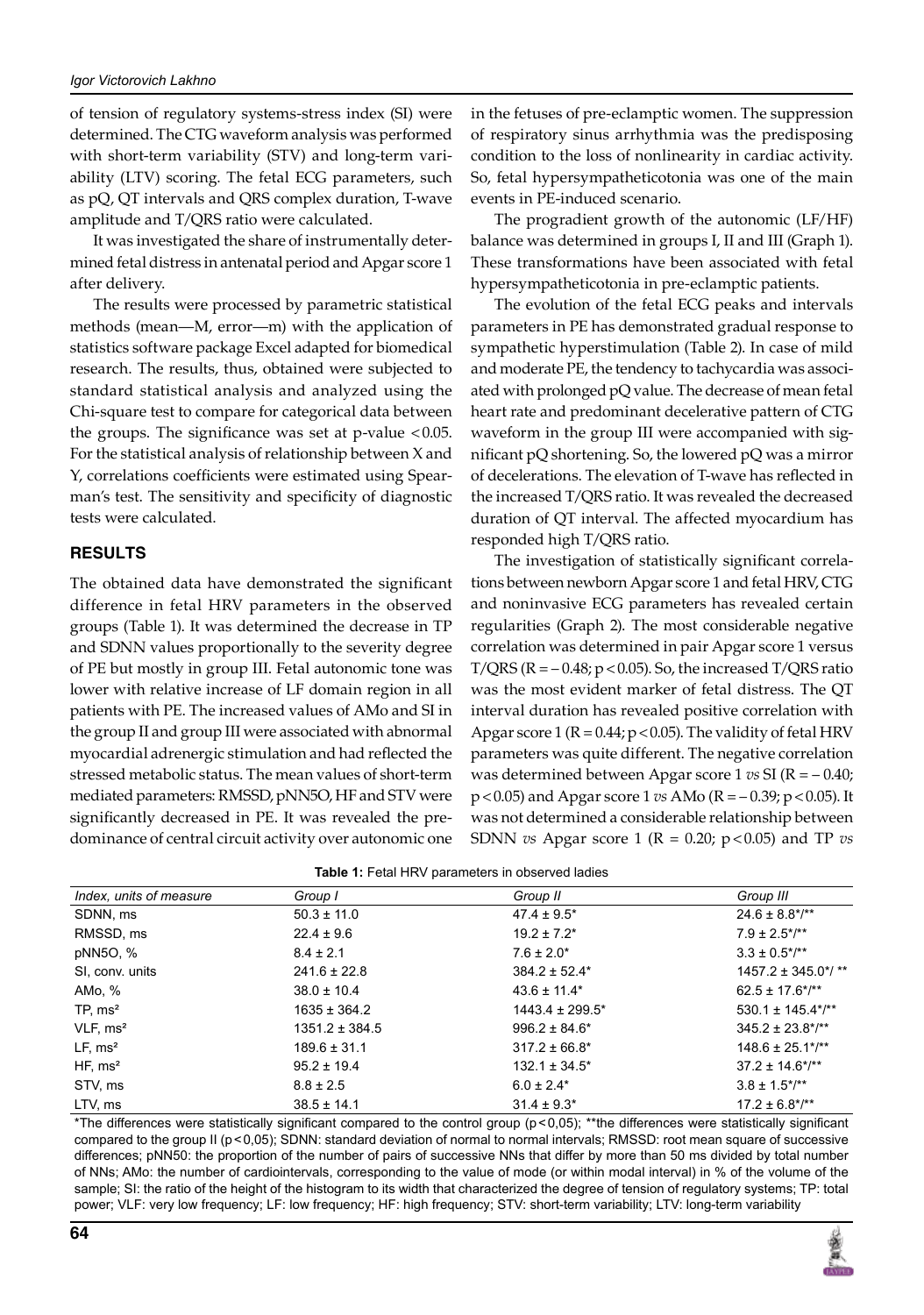



**Graph 1:** Fetal autonomic balance in observed ladies

**Table 2:** Fetal ECG parameters in observed ladies

| Index, units of |                  |                    |                       |
|-----------------|------------------|--------------------|-----------------------|
| measure         | Group I          | Group II           | Group III             |
| pQ, ms          | $101.5 \pm 19.0$ | $106.2 \pm 14.3^*$ | $95.6 \pm 18.7$ */**  |
| QT, ms          | $222.5 \pm 28.6$ | $209.2 \pm 25.1*$  | $194.8 \pm 31.3$ */** |
| QRS, ms         | $64.3 \pm 12.3$  | $64.5 \pm 10.4$    | 65.7 ± 11.0*/ **      |
| T. mcV          | $2.8 \pm 0.5$    | $4.2 \pm 1.1$ *    | $8.2 \pm 2.1$ */**    |
| <b>T/QRS</b>    | $0.04 \pm 0.01$  | $0.08 \pm 0.03*$   | $0.20 \pm 0.05$ */**  |

\*the differences were statistically significant compared to the control group (p < 0.05); \*\* The differences were statistically significant compared to the group  $II$  ( $p < 0.05$ )

Apgar score 1 ( $R = 0.22$ ;  $p < 0.05$ ). It was confirmed that autonomic tone has a weak connection with fetal distress. Fetal vagal tone has revealed a correlation with Apgar score 1 ( $R = 0.35$ ;  $p < 0.05$ ). The negative correlation between fetal sympathetic tone and Apgar score 1 has been determined  $(R = -0.28; p < 0.05)$ . The parameters of CTG has demonstrated weak correlation with Apgar score 1: STV (R = 0.24;  $p < 0.05$ ) and LTV (R = 0.18;  $p < 0.05$ ). The obtained data has confirmed speculation that fetal noninvasive ECG parameters have considerable significance in fetal distress diagnostics.

# **Discussion**

Fetal neurodevelopmental status in PE was associated with central sympathetic activation in its projections on hemodynamics. Fetal cardiac response has been determined as gradual reduce of autonomic regulation.<sup>13</sup> But it has been revealed lack correlation between sympathetic tone and Apgar score 1. So, hyperactivity of sympathetic regulation was found as partially adaptive reaction on abnormal hemodynamics in fetoplacental system. Excessive activity of the sympathetic division of the autonomic nervous regulation have induced redundant baroreflex response. It was performed the speculation that the origin of the antenatal decelerations was presented in the pronounced augmentation of the sympathetic baroreflex.



**Graph 2:** Correlations between Apgar score 1 and values of HRV, CTG and morphological ECG parameters in the study population

The decrease in vagal regulation and hypothalamic-pituitary-adrenal axis function failure were also involved in the fetal compromise.<sup>1,2,5</sup> Mutual activation of vagal and sympathetic branches of autonomic function may provoke fetal aspiration. Fetal intestinal hypermotility and meconium passage based on increased catecholamines level accompanied by respiratory activity could induce intrauterine aspiration. But this speculation requires further investigations.

The obtained data have highlighted the use of SI and AMo as universal markers of fetal hypersympatheticotonia. It has been revealed that SI and AMo values were independent from fetal stationary condition and sensitive for fetal distress even in labor. But fetal noninvasive ECG morphological parameters have demonstrated best significance in fetal distress diagnostics. The decreased QT duration and the rise of T wave amplitude were the symptoms of  $\beta$ -adrenergic receptors activation.<sup>9-11</sup> Increased T/QRS ratio has been known as more valid marker of fetal distress in several studies.<sup>8,10,11,14</sup> The presence of decelerations on CTG tracing as a response to fetal motile activity before labor or uterine contractions in labor makes obstetrician to think about fetal distress. Additional investigation of QT interval or T/QRS ratio could confirm or neglect this diagnosis.

The rate of fetal distress retrospectively was 33.0% in PE. This result was rather logical.<sup>1,3,13</sup> But additional to the conventional CTG analysis evaluation of noninvasive ECG parameters has contributed to better diagnostic of fetal distress. The values of sensitivity and specificity of noninvasive fetal ECG were 100.0 and 93.8% respectively. The traditional analysis of CTG parameters has showed sensitivity 94.4% and specificity 83.3%.

Fetal noninvasive ECG has showed additional possibilities to conventional CTG. This type of fetal monitoring is more preferable in prediction of perinatal outcome.